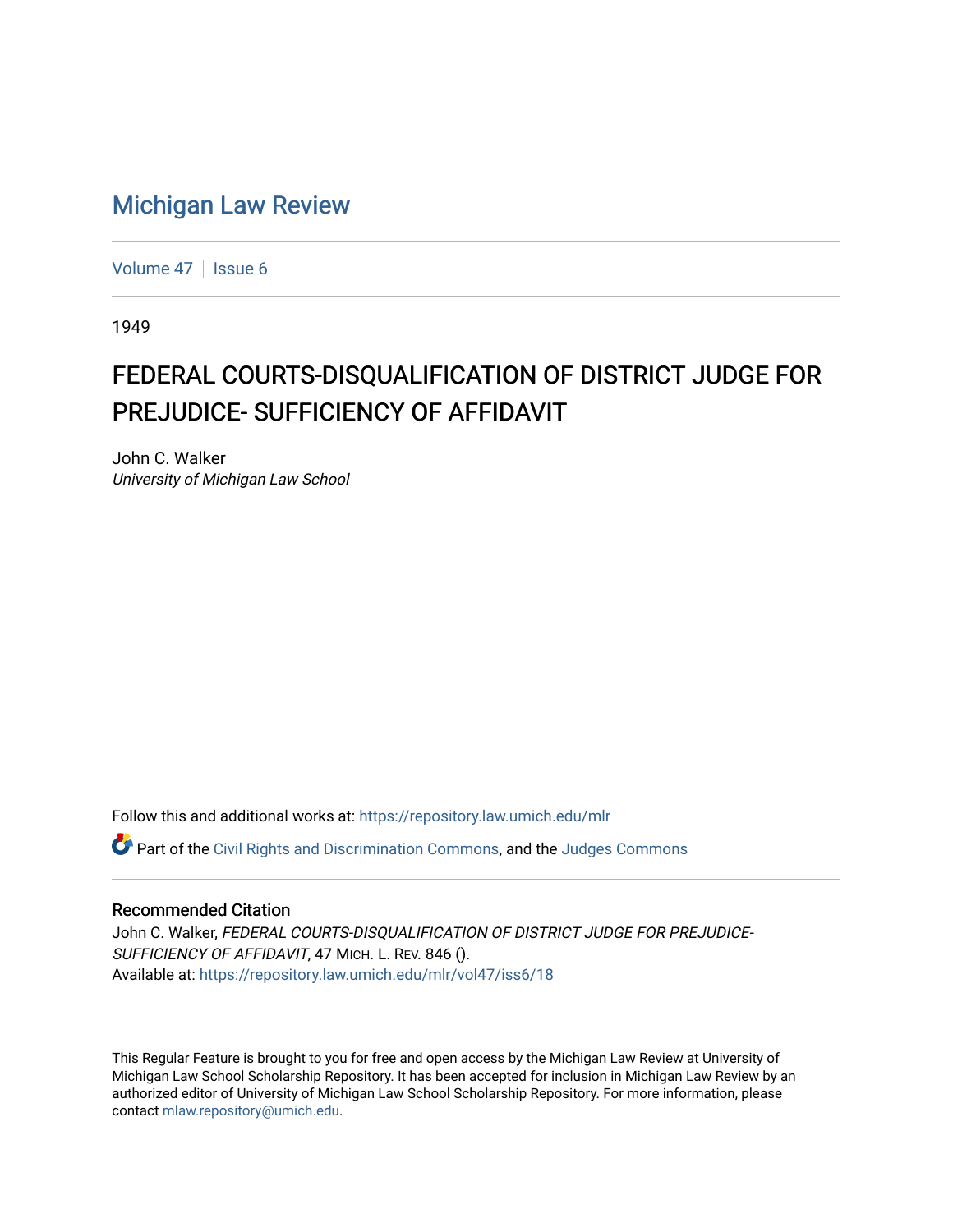FEDERAL COURTS-DISQUALIFICATION OF DISTRICT JUDGE FOR PREJUDICE-SuFFICIENCY OF AFFIDAVIT-Defendants were indicted **in a** federal district court for conspiring to organize as the Communist Party of the United States and to advocate overthrowing the government by force or violence in violation of a federal statute.1 During argument on their motion for a 90-day extension, the judge remarked he thought "public policy might require that the matter be given prompt attention  $\dots$  when perhaps there may be some more of these fellows up to thatsort of thing"; that "I am not going to give them anything like 90 days, I am going to tell you right now"; and, in answer to defense counsel's contention that the indictment failed to allege any acts of force or violence, "No they want to wait until they get everything set and then the acts will come." Defendants filed timely affidavits of personal bias and prejudice pursuant to section 144 of the new Judicial Code,<sup>2</sup> setting out the above facts as grounds for disqualification of the judge. The district judge refused to disqualify himself and defendants petitioned the United States Court of Appeals for a writ of mandamus requiring him to do so. *Held,* petitions dismissed. Taken in their context the remarks of the judge did not lend fair support to the charge that he had a personal bias or prejudice against petitioners; the affidavit was therefore legally insufficient. *Foster v. Medina,* (App. 2d, 1948) 170 F. (2d) 632.

1 P.I:.. 772 (62 Stat. L. -) c, 115, p. 142 (1948); 18 U.S.C. §§ 2385, 2387 (1948 Revision).<br>2 P.L. 773 (62 Stat. L. --) c. 6, p. 33 (1948); 28 U.S.C. § 144 (1948).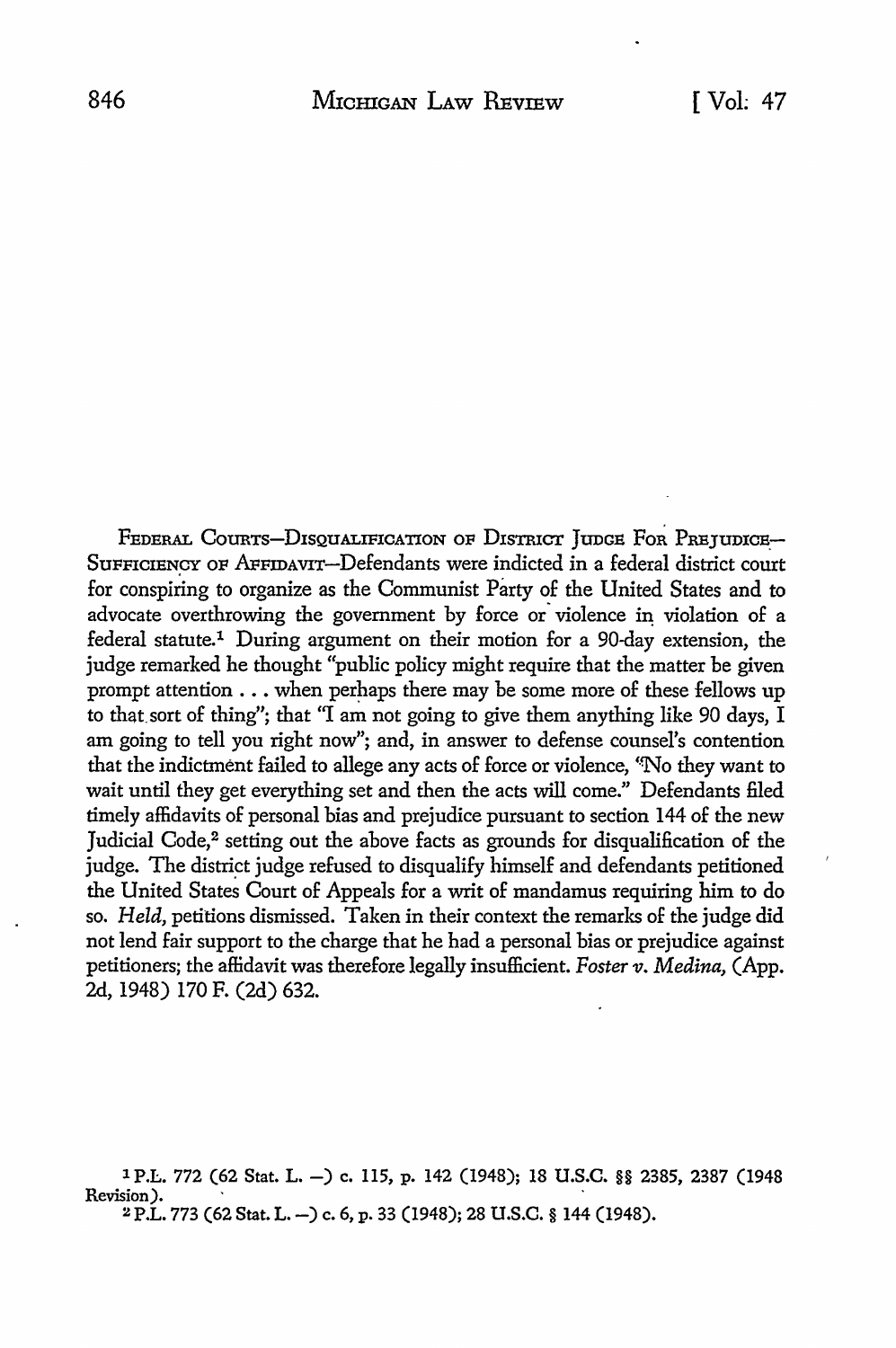## 1949 ] RECENT DECISIONS 847

Disqualification of federal district judges because of personal bias and prejudice originated in 1911 with enactment of section 21 of the old Judicial Code.<sup>3</sup> Section 144 of the new code contains the same substantive provisions; failure of Congress to change the law in any material respect when it revised the Judicial Code indicates legislative approval of the strict construction which the courts placed on the old section. A leading decision is *Berger v. United States,4* relied on in the principal case, where strong remarks of a judge condemning the German-American element in this country during the First World War were held sufficient to disqualify him from hearing the trial of a German-American charged with espionage. The rule was laid down that the affidavit must state "facts and reasons, substantial in character and which, if true, fairly establish a mental attitude of the judge against the affiant which may prevent impartiality of judgment.  $\ldots$  "5 Numerous later decisions in the lower federal courts have adopted an interpretation much more strict than the language of the *Berger* decision would seem to require, but the Supreme Court has consistently declined to review them.<sup>6</sup> It has been held that previous adverse rulings by the judge in the same case or in similar cases do not tend to show a personal prejudice.<sup>7</sup> An allegation of judicial bias and prejudgment of the merits of the case has been held insufficient.<sup>8</sup> Most important, the facts contained in the affidavit must show a personal prejudice directed specifically against the affiant.<sup>9</sup> The motive behind these strict rules is the desire of the courts to prevent litigants from using the statute as a means to harass and delay jusice.10 Tested by the foregoing rules it seems clear that the decision of Judge Medina

a 36 Stat. L. 1090 (1911); 28 U.S.C. § 25 (1927).

<sup>4</sup>255 U.S. 22, 41 S.Ct. 230 (1921).

<sup>5</sup>Jd. at 23.

<sup>6</sup>See for example Chafin v. United States, (C.C.A. 4th, 1925) 5 F. (2d) 592, cert. den., 269 U.S. 552, 46 S.Ct. 18 (1925); Morse v. Lewis, (C.C.A. 4th, 1932) 54 F. (2d) 1027, cert. den., 286 U.S. 557, 52 S.Ct. 640 (1932); Ryan v. United States, (C.C.A. 8th, 1938) 99 F. (2d) 864, cert. den., 306 U.S. 635 (1939), rehearing den., 306 U.S. 668 (1939). This strict attitude is reflected in holdings that technical requirements of the statute as to time of filing the affidavit and the accompanying certificate of good faith signed by counsel of record must be followed to the letter. See United States v. 16,000 Acres of Land, (D.C. Kan. 1942) 49 F. Supp. 645; Ex parte N. K. Fairbank Co., (D.C. Ala. 1912) 194 F. 978; Saunders v. Piggly-Wiggly Corp., (D.C. Tenn. 1924) 1 F. (2d) 581.

<sup>7</sup>United States v. 16,000 Acres of Land, supra, note 6; United States v. Fricke, (D.C. N.Y. 1919) 261 F. 541; Sacramento Suburban Fruit Lands Co. v. Tatham, (C.C.A. 9th, 1930) 40 F. (2d) 894.

s Henry v. Speer, (C.C.A. 5th, 1913) 201 F. 869, 120 C.C.A. 207; Craven v. United States, (C.C.A. 1st, 1927) 22 F. (2d) 605, cert. den., 276 U.S. 627, 48 S.Ct. 321 (1928); In re Beecher, (D.C. Wash. 1943) 50 F. Supp. 530.

o Henry v. Speer, supra, note 8; Ex parte N. K. Fairbank Co., supra, note 6; Hurd v. Letts, (App. D.C. 1945) 152 F. (2d) 121, 80 App. D.C. 233; Ryan v. United States, supra, note 6; United States v. Buck, (D.C. Mo. 1938) 23 F. Supp 508, appeal dismissed, 102 F. (2d) 976 (1938).

<sup>10</sup> This consistently maintained attitude toward the disqualification procedure was early expressed in Ex parte American Steel Barrel Co., 230 U.S. 35, 33 S.Ct. 1007 (1913). See especially Henry v. Speer, supra, note 8, and Benedict v. Seiberling, (D.C. Ohio 1926) 17 F. (2d) 831.